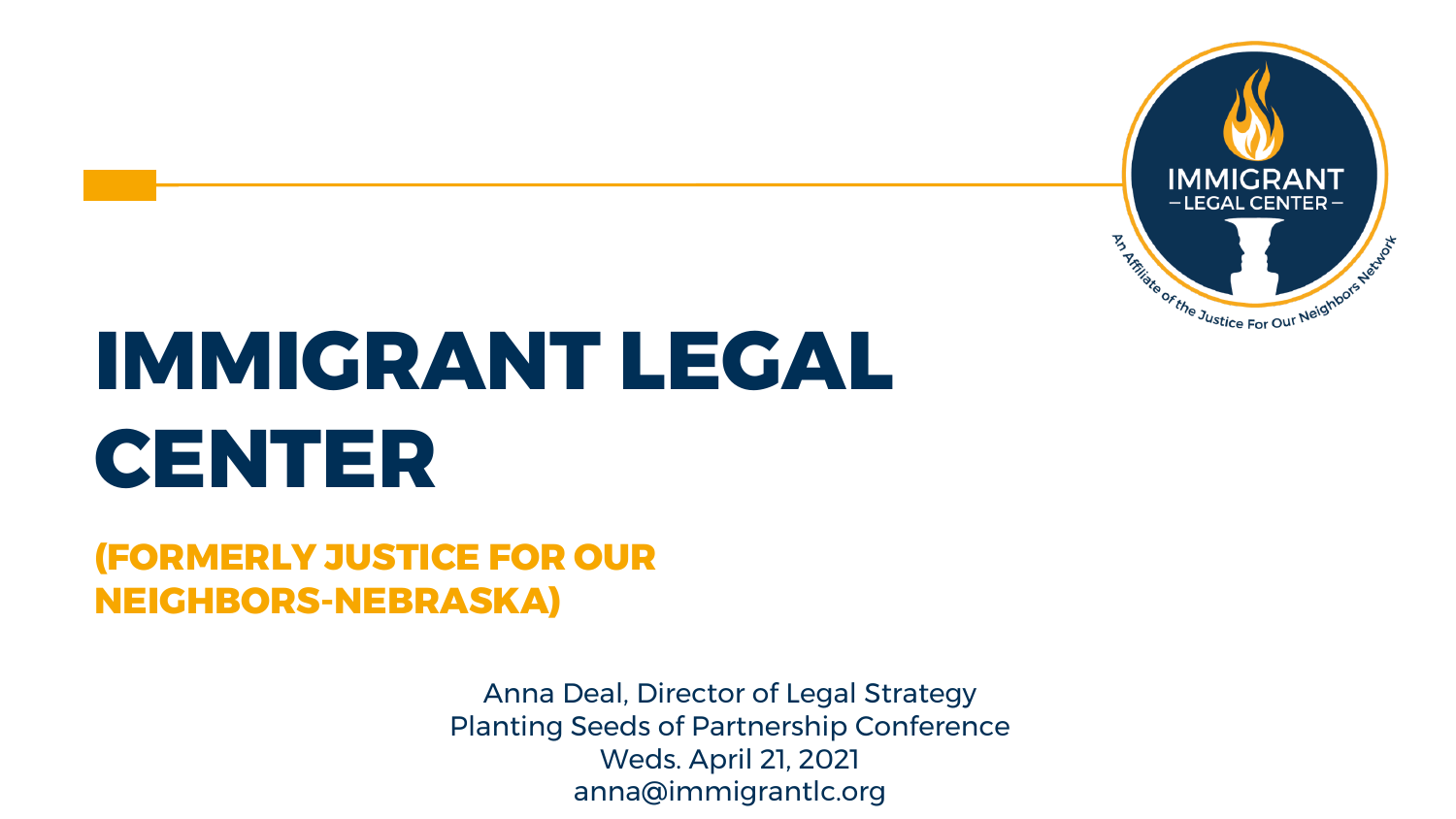

### **OUR MISSION**

Our mission is to welcome immigrants into our communities by providing high-quality legal services, education, and advocacy.

- ILC clients are at or below 150% of the Federal Poverty **Guidelines**
- ILC's services are free of charge

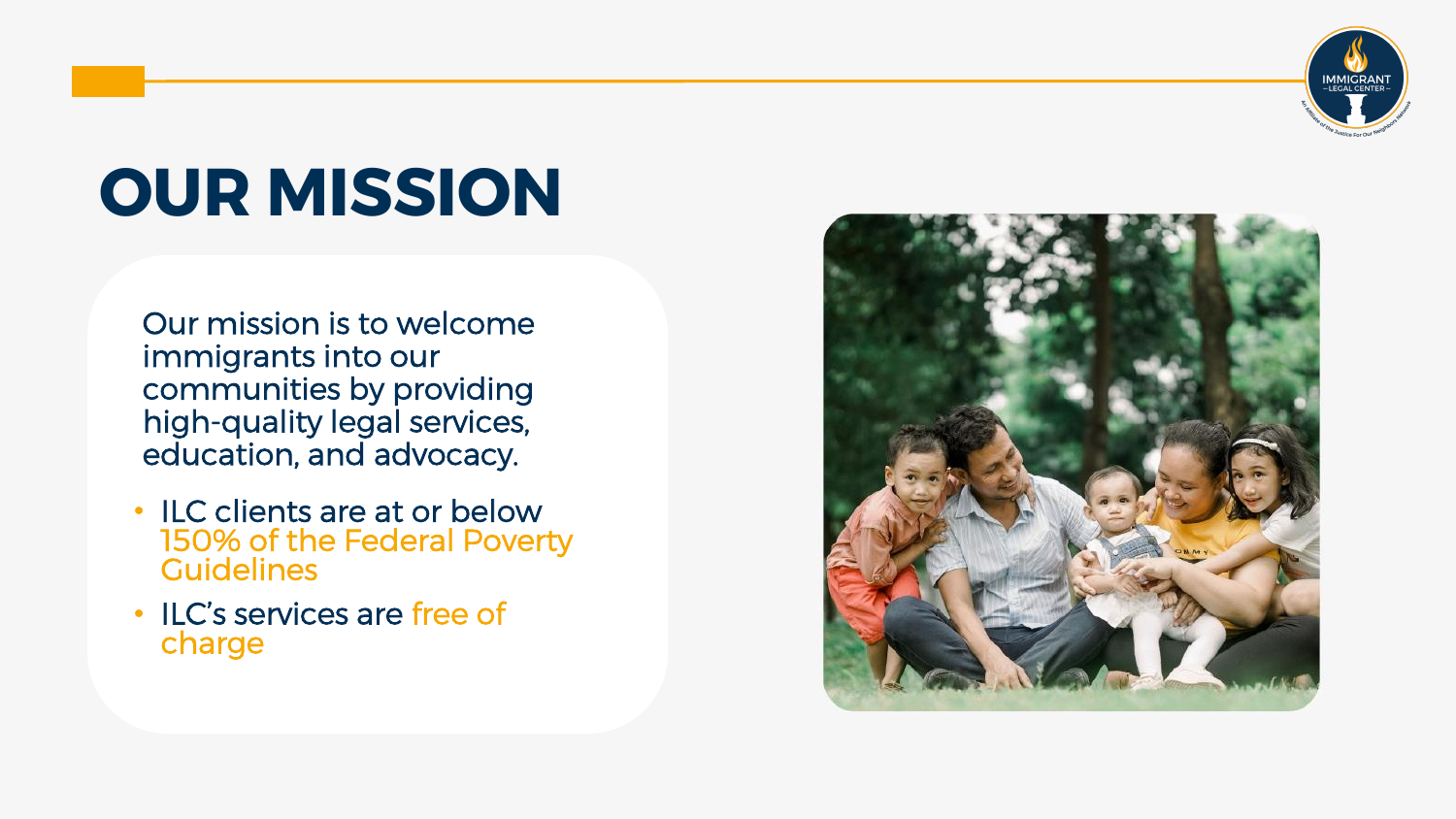

### **OUR ROOTS**

- 2000: Legal clinics at United Methodist **Churches**
- 2001: Iowa-Nebraska UMC conference hires attorney
- **2006: Justice For Our Neighbors -**Nebraska becomes 501(c)(3)
- **2011**: Executive Director & Legal Director ... new programs, partnerships & hires!
- **2015-2017**: Clinics expand to Crete, Lexington, Grand Island, South Sioux City
- **2017**: Centralized intake system, Nebraska Immigration Legal Assistance Hotline (NILAH)
- **2018**: New Omaha headquarters & new name!
- 2018-2020: Grant to grow capacity with offices throughout rural Nebraska



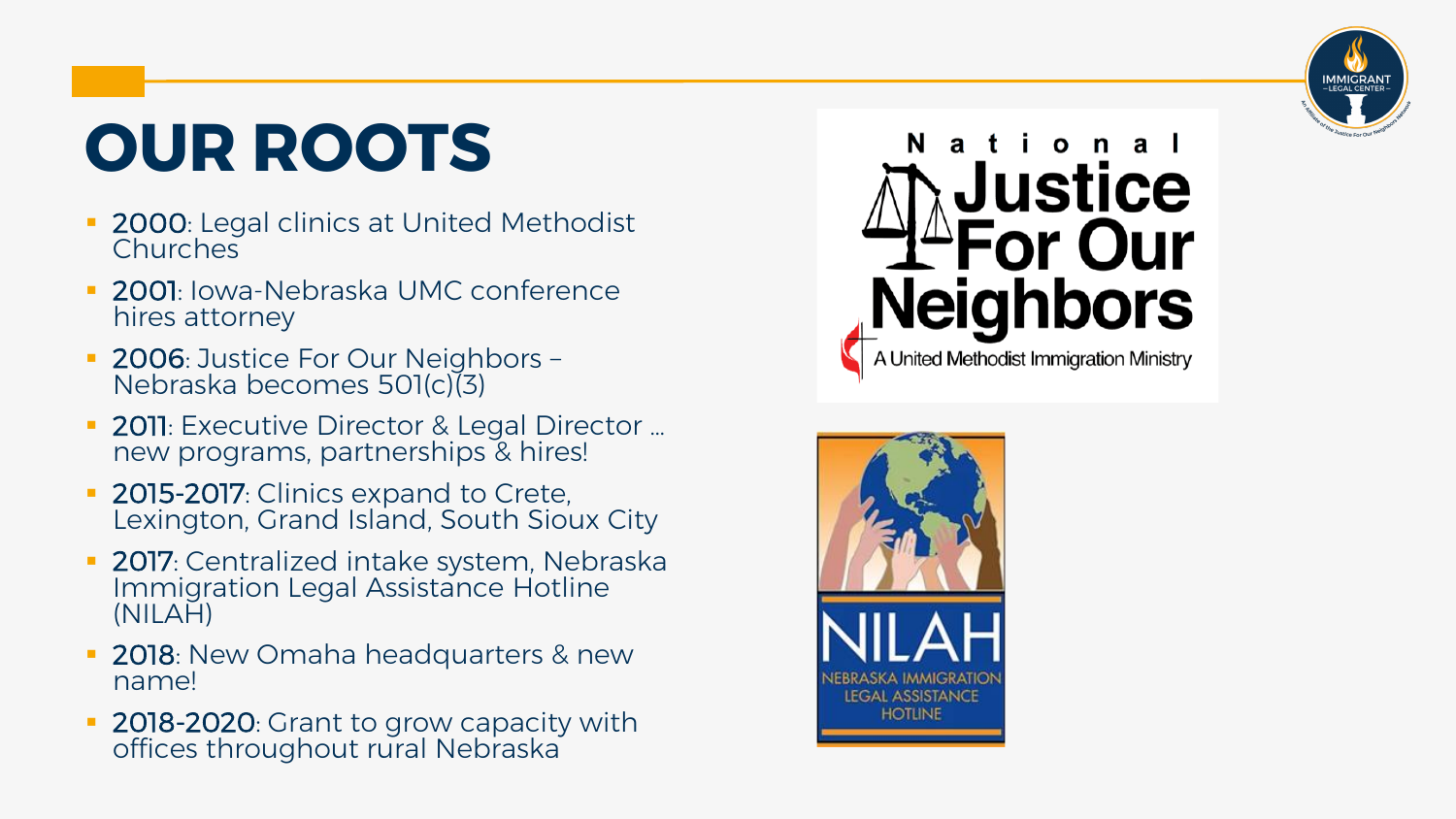### **WHERE WE ARE TODAY**

#### Omaha; Council Bluffs; and soon Lincoln, plus…

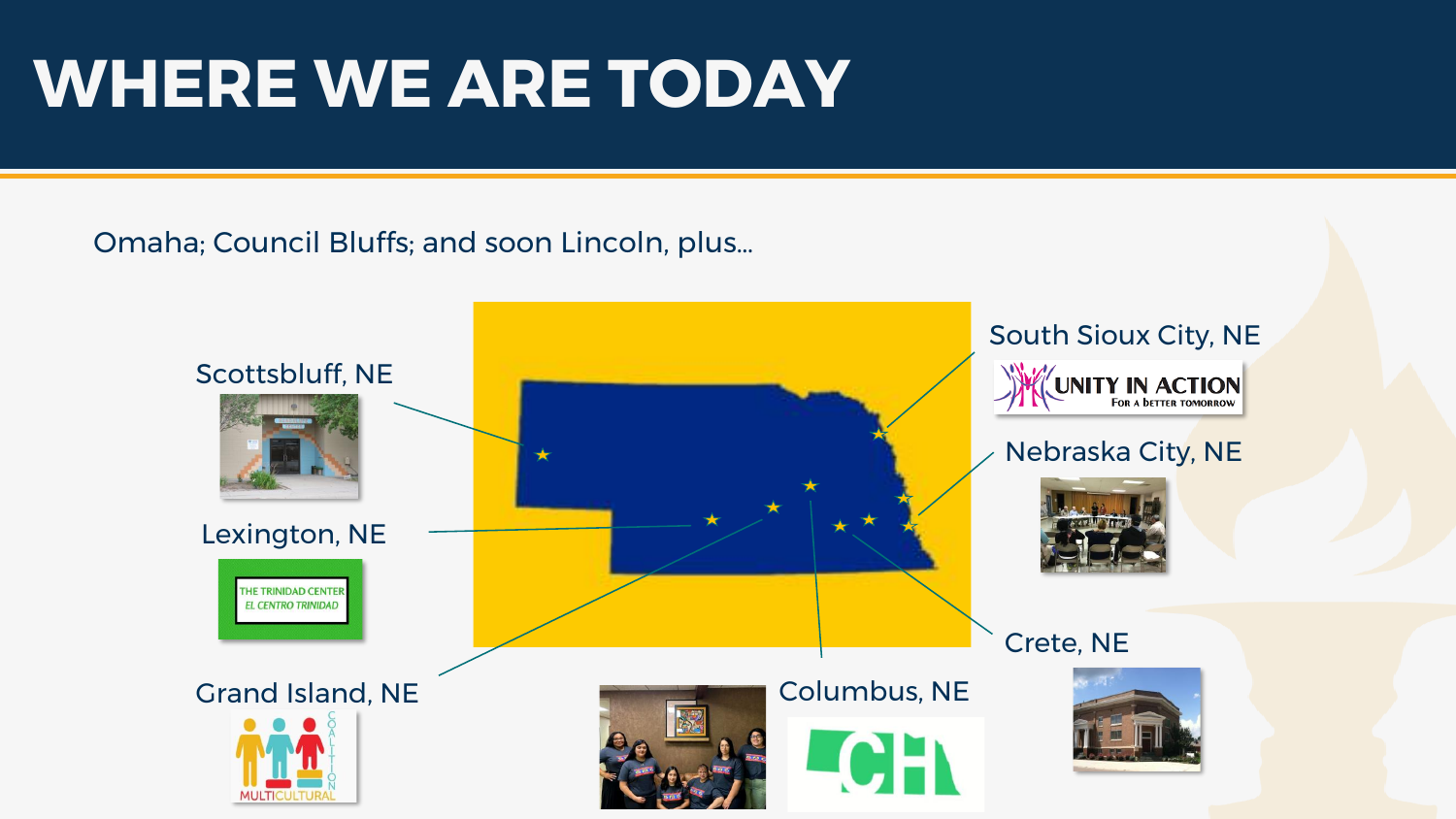### **OUR TEAM**

- 19 attorneys
- 4 DOJ representatives
- 7 paralegals
- 6 reception/intake
- 6 administrative staff
- ~ 40% identify as Latinx
- $~\sim$  65% are bilingual in English/Spanish
	- ~ 50% identify as immigrants, children of immigrants, or from a mixedstatus family

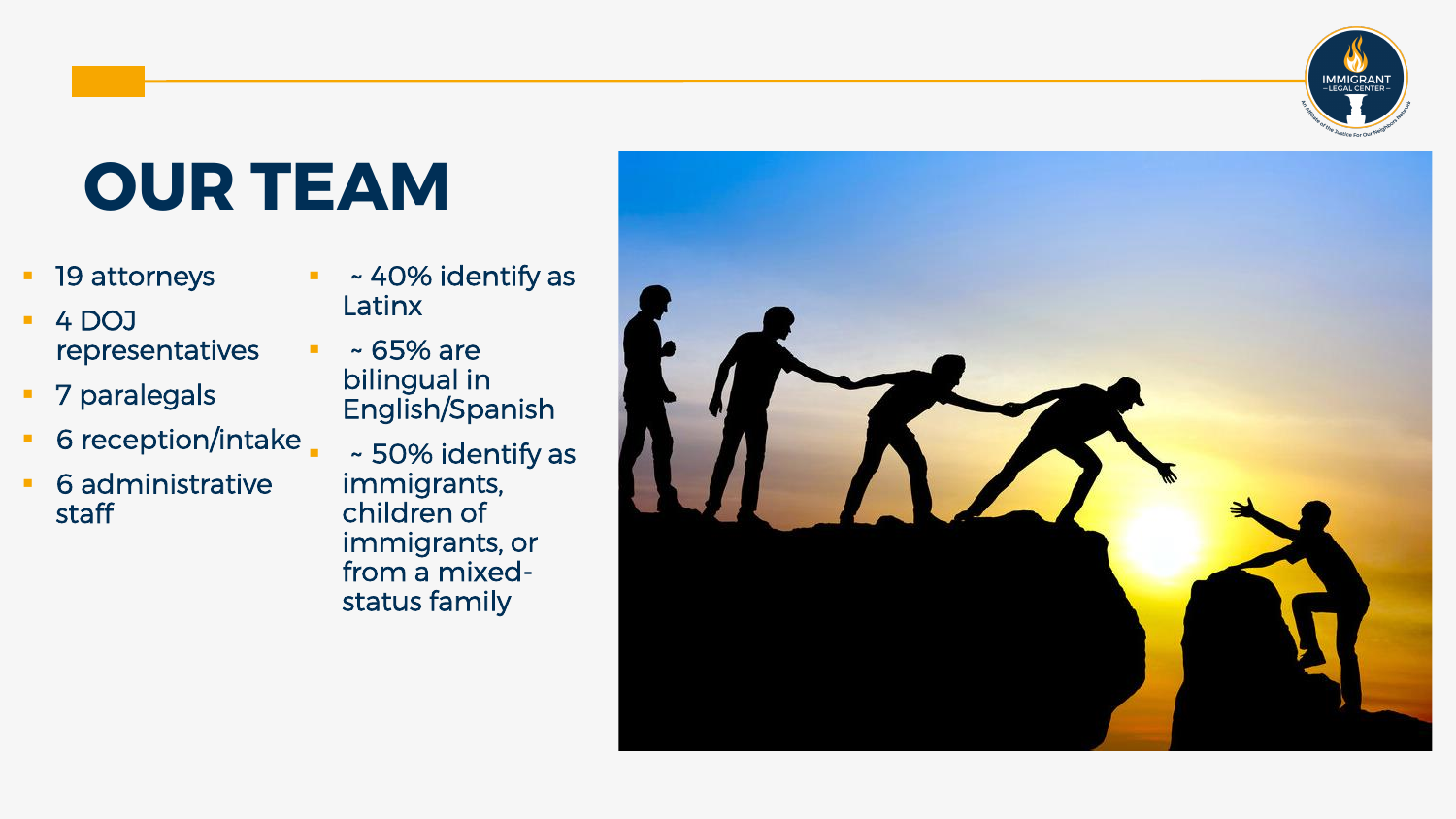

- Asylum
- Removal/Deportation Defense
- Attorney of the Day
- Special Immigrant Juvenile Status (SIJS)
- Domestic Violence (VAWA Self-Petition)
- Survivors of Crime (U Visa)
- Human Trafficking (T Visa)
- Refugee Services
- Family-Based Options
- Deferred Action for Childhood Arrivals (DACA)
- Temporary Protected Status (TPS)
- Immigrant-Focused Medical Legal Partnerships (IMLP)
- **Safety Planning**

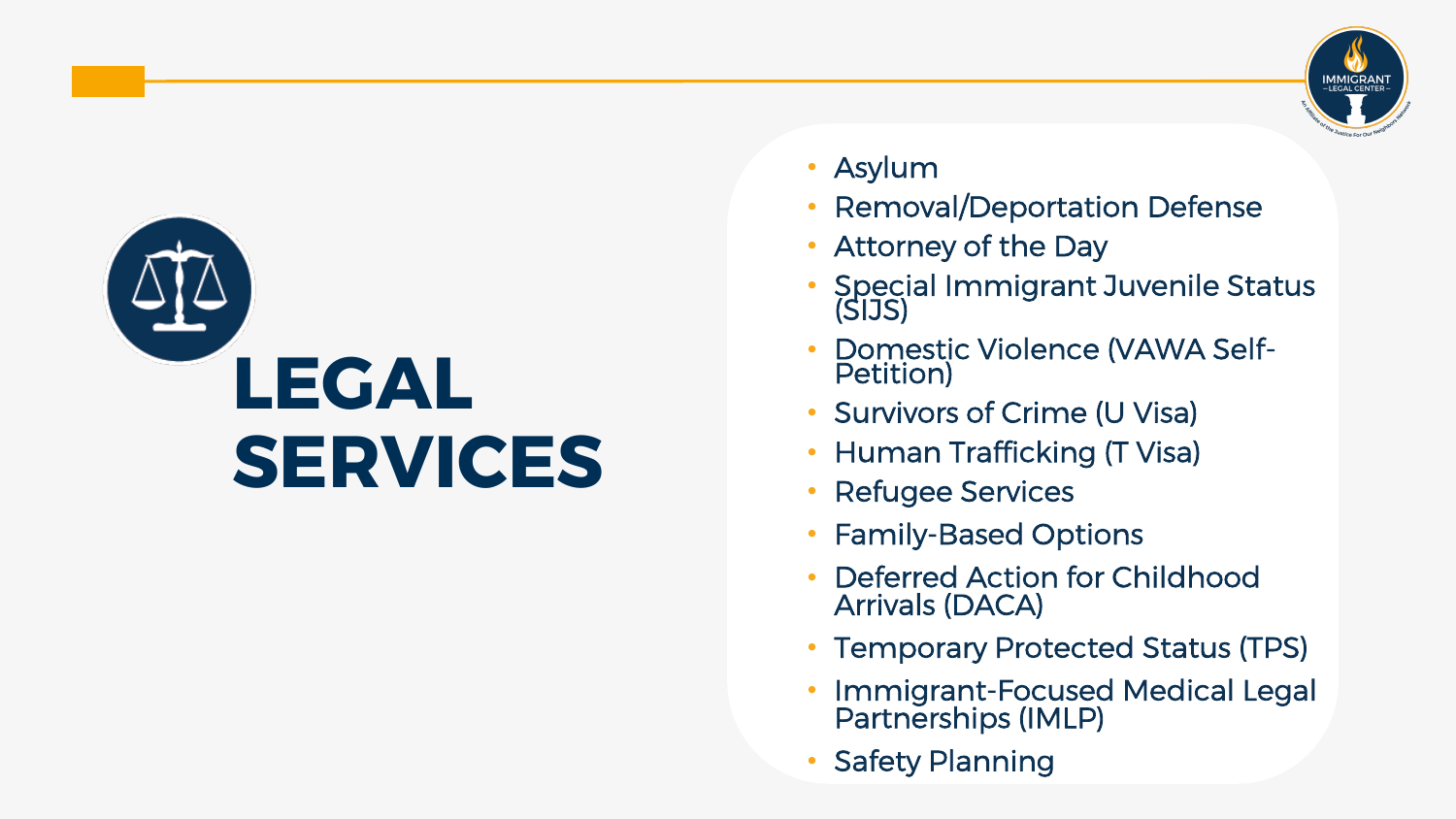

### **2020 Legal Services Metrics**

- 394 legal consultations provided
- Served clients from 50 countries:
	- Mexico: 438
	- Guatemala: 272
	- El Salvador: 159
	- Honduras: 60
	- Somalia: 48
	- $\cdot$  Cuba: 45
	- Sudan: 36
	- Nicaragua: 16
	- Venezuela: 14
	- United States: 14



#### 3,045 cases worked:

Appeals: 17 Asylum: 228 Brief Service: 94 Citizenship: 129 DACA: 118 Employment authorization: 519 Family based: 190 Fee waiver: 298 FOIA: 187 Refugee: 66 Removal defense: 292 Special Immigrant Juvenile: 270 U/T/VAWA: 316 Waiver: 186 Other: 132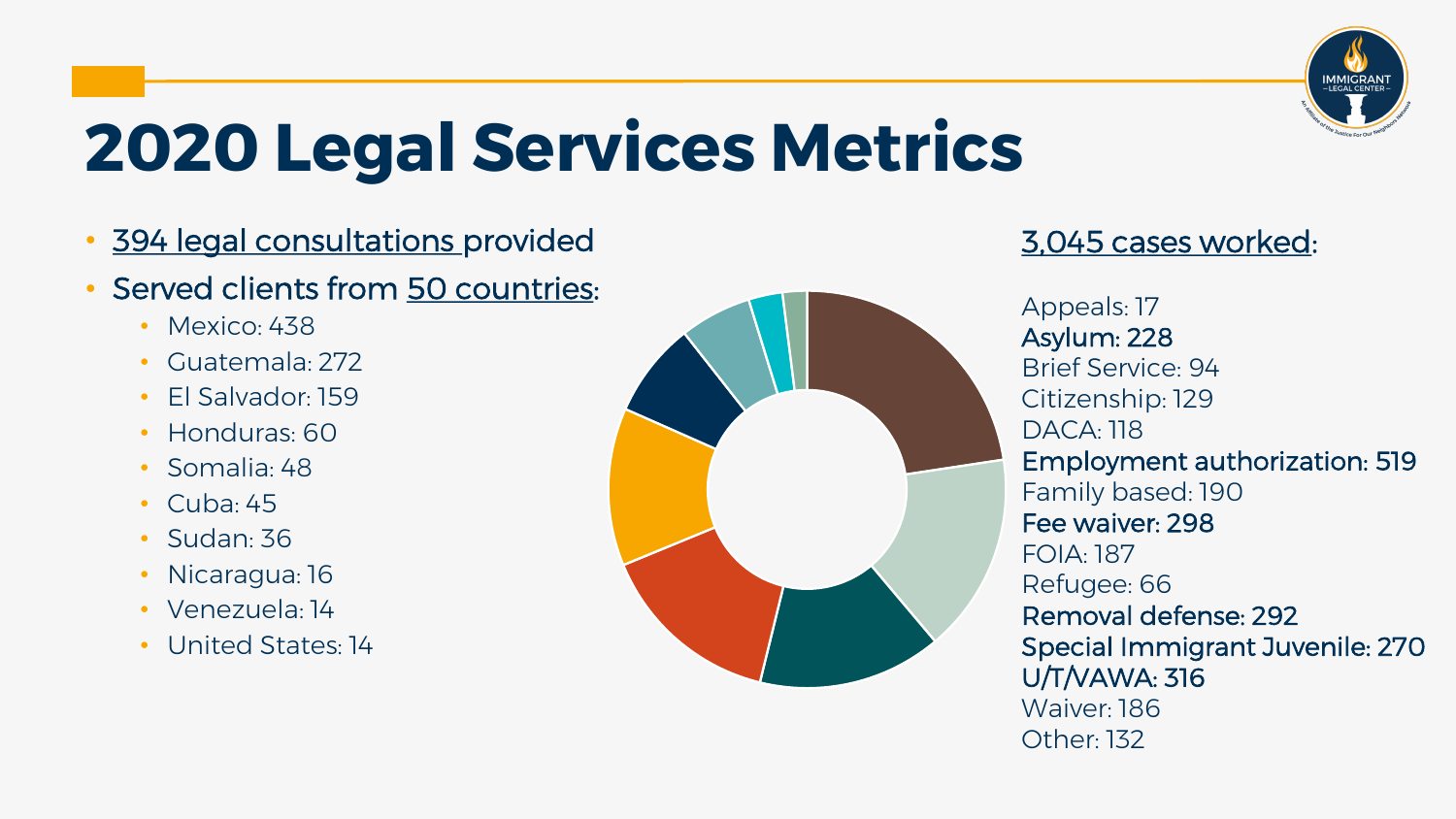### **Total Active Clients & Waitlist by County**



#### **Nebraska Iowa**



| <b>Clients</b>        | <b>Waitlist</b> | County         | <b>Clients</b> | <b>Waitlist</b> |
|-----------------------|-----------------|----------------|----------------|-----------------|
| 414                   | 34              | <b>Brown</b>   | 4              |                 |
| 32                    |                 | Madison        | 4              |                 |
| 30                    | 3               | Sherman        | 3              |                 |
| 26                    | 8               | Wayne          | 3              |                 |
| 23                    |                 | Cass           | $\overline{2}$ |                 |
| 18                    | $\mathbf{2}$    | Kimball        | $\overline{2}$ |                 |
| 16                    |                 | <b>Adams</b>   |                |                 |
| וו                    |                 | Gage           |                |                 |
| 11                    |                 | <b>Keith</b>   |                |                 |
| <b>Scotts Bluff 7</b> | 4               | Lincoln        |                |                 |
| 7                     |                 | <b>Merrick</b> |                |                 |
| 7                     |                 | York           |                |                 |
|                       |                 |                |                |                 |

| unty                    | <b>Clients</b> |
|-------------------------|----------------|
| wn                      | 4              |
| dison                   | 4              |
| erman                   | 3              |
| yne                     | 3              |
| $\overline{\mathsf{S}}$ | $\overline{2}$ |
| nball                   | $\overline{2}$ |
| ams                     | 1              |
| ge                      | 1              |
| th                      | ٦              |
| coln                    | ٦              |
| rrick                   | ٦              |

| $\bullet$<br>the control of the control of the control of the control of the control of the control of the control of the control of the control of the control of the control of the control of the control of the control of the control | T. |  |
|--------------------------------------------------------------------------------------------------------------------------------------------------------------------------------------------------------------------------------------------|----|--|
|                                                                                                                                                                                                                                            |    |  |
|                                                                                                                                                                                                                                            |    |  |

| (၀)<br>$\Theta$<br>ெ |                |                 |
|----------------------|----------------|-----------------|
|                      |                |                 |
| <b>County</b>        | <b>Clients</b> | <b>Waitlist</b> |
| Pottawattamie        | 88             |                 |
| Woodbury             | 5              | 3               |
| Montgomery           | 4              |                 |
| Cass                 | $\overline{2}$ |                 |
| Crawford             | $\overline{2}$ |                 |
| <b>Mills</b>         | $\overline{2}$ |                 |
| <b>Sioux</b>         | ٦              | $\overline{2}$  |
| Hancock              |                |                 |
| Johnson              |                |                 |
| Polk                 |                |                 |
| Plymouth             |                | 2               |

 $\odot$ 

 $\odot$ 

 $\circ$ 

 $\circledcirc$ 

#### **Outside Nebraska & Iowa:**

| П<br>u<br>en |  |  |
|--------------|--|--|
|              |  |  |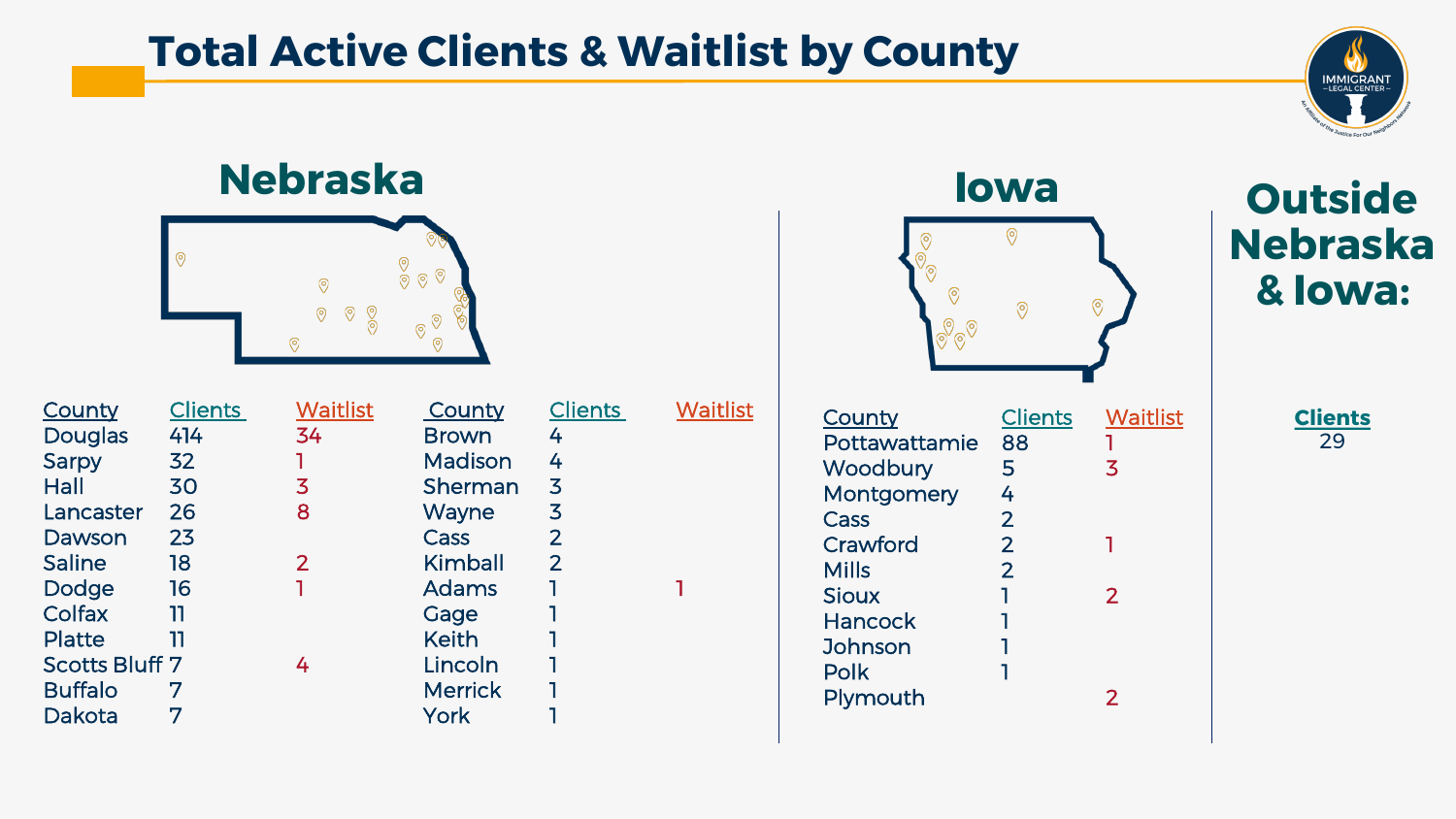



- Presentations/trainings on various immigration legal topics, including:
	- Immigration 101
	- Relief Options for Immigrant Victims of Crime
	- Relief Options for Immigrant Children
	- Immigrant Rights & Planning
	- Policy Developments
- ILC Resource Page and Blog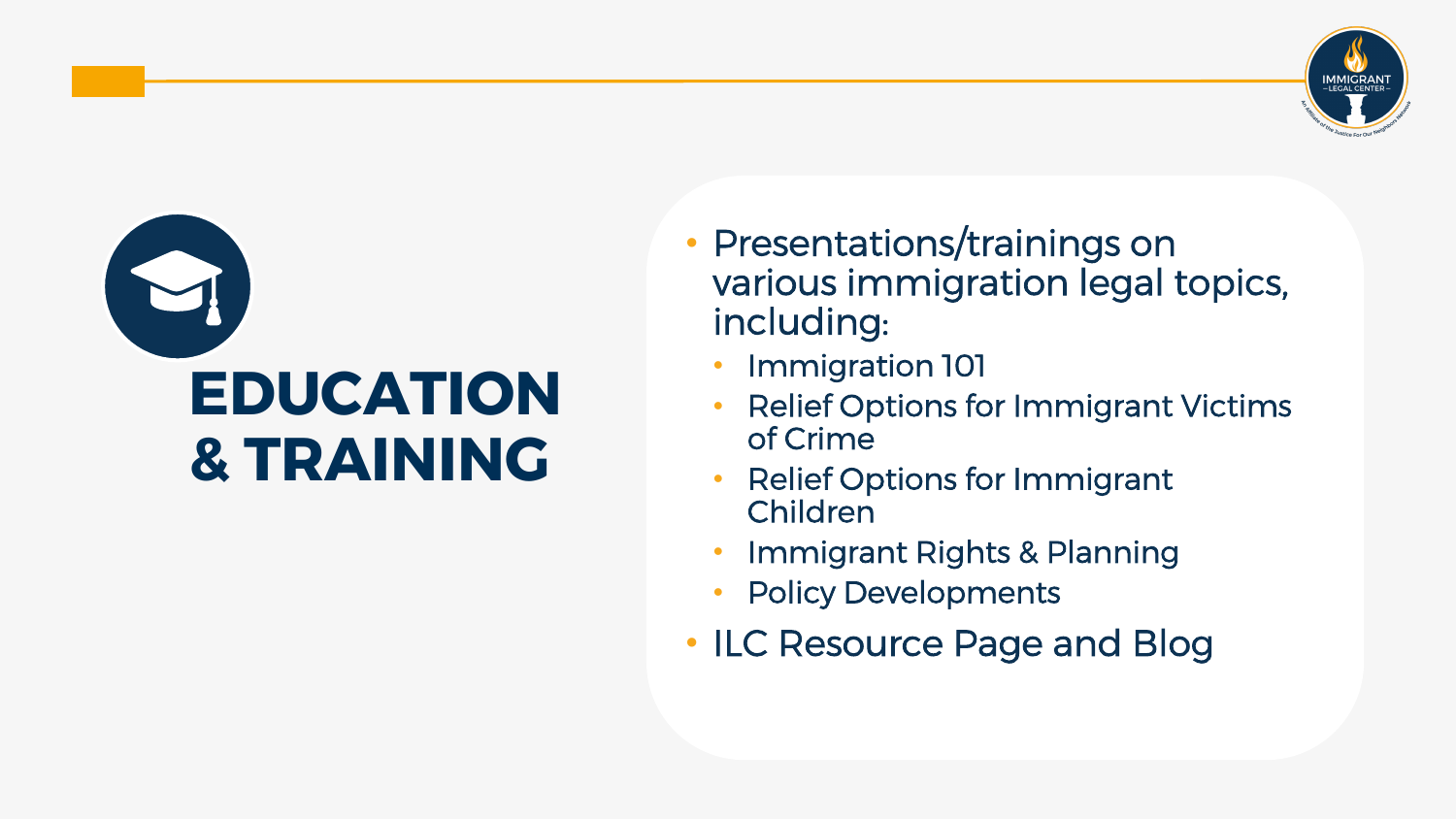

- Work on Nebraska legislative matters affecting immigrants:
	- Drafting bills
	- Providing technical support and analysis
	- Testifying
- Nebraska court appellate work
- Federal impact litigation
- Local advocacy efforts, including law enforcement advocacy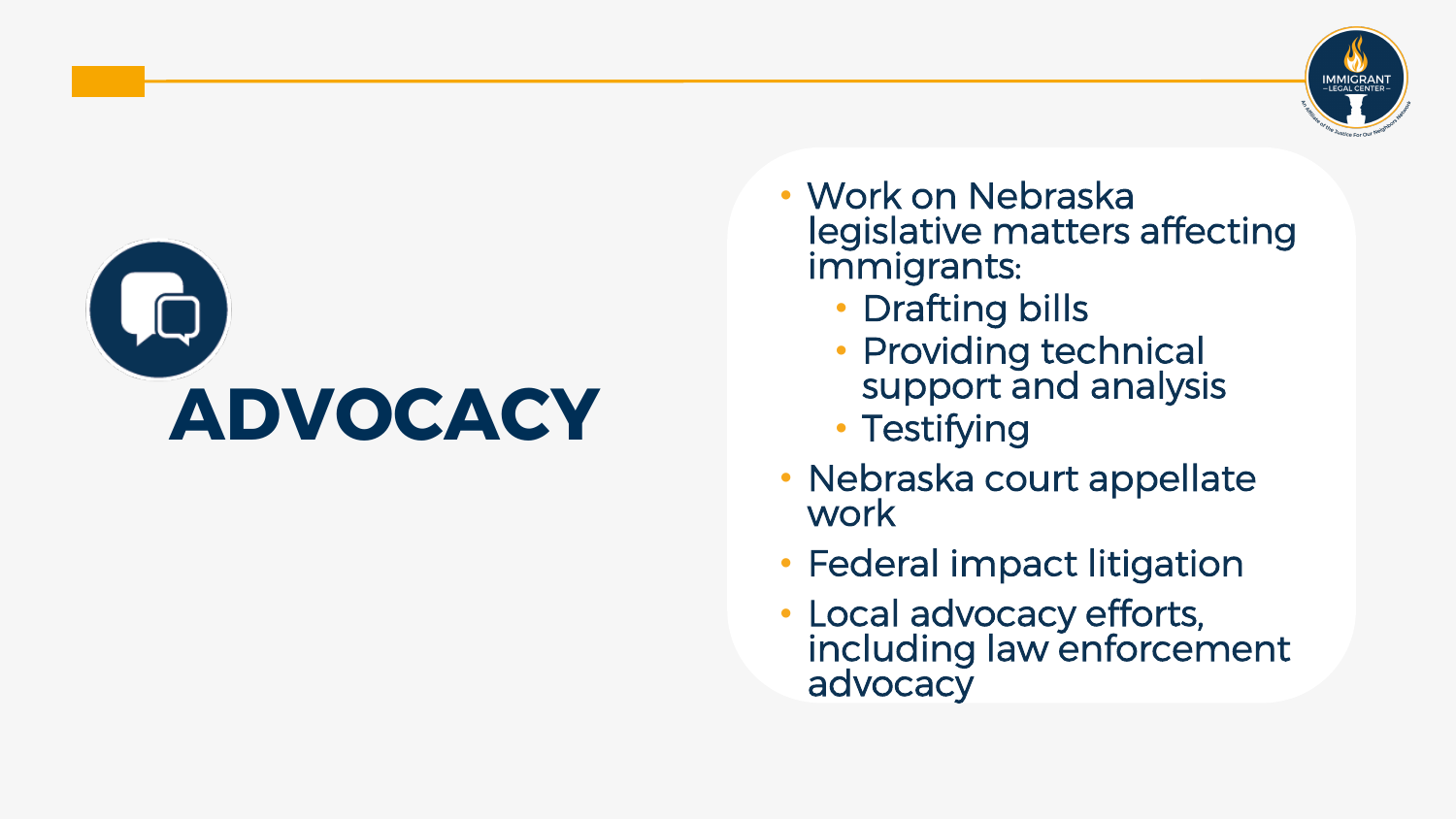

#### **NEBRASKA IMMIGRATION LEGAL ASSISTANCE (NILAH)**





NILAH provides a centralized hotline and resources for low-income immigration legal assistance.

The calls are confidential, with Spanish/English bilingual paralegals available and access to 50+ other languages

If there is relief available, NILAH will send their case to the appropriate organization.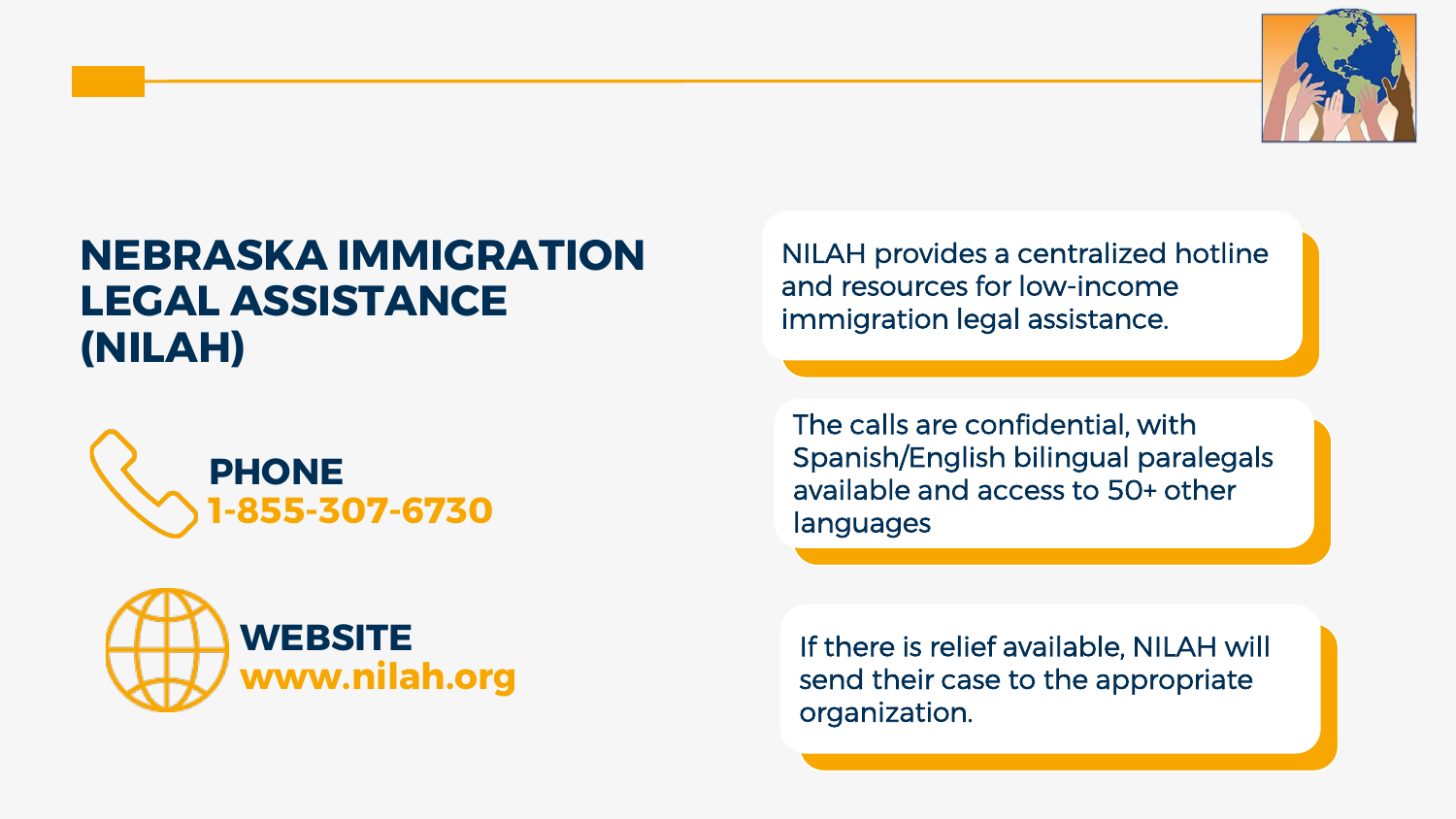

### **WHAT UNMET NEEDS DO YOU SEE?**

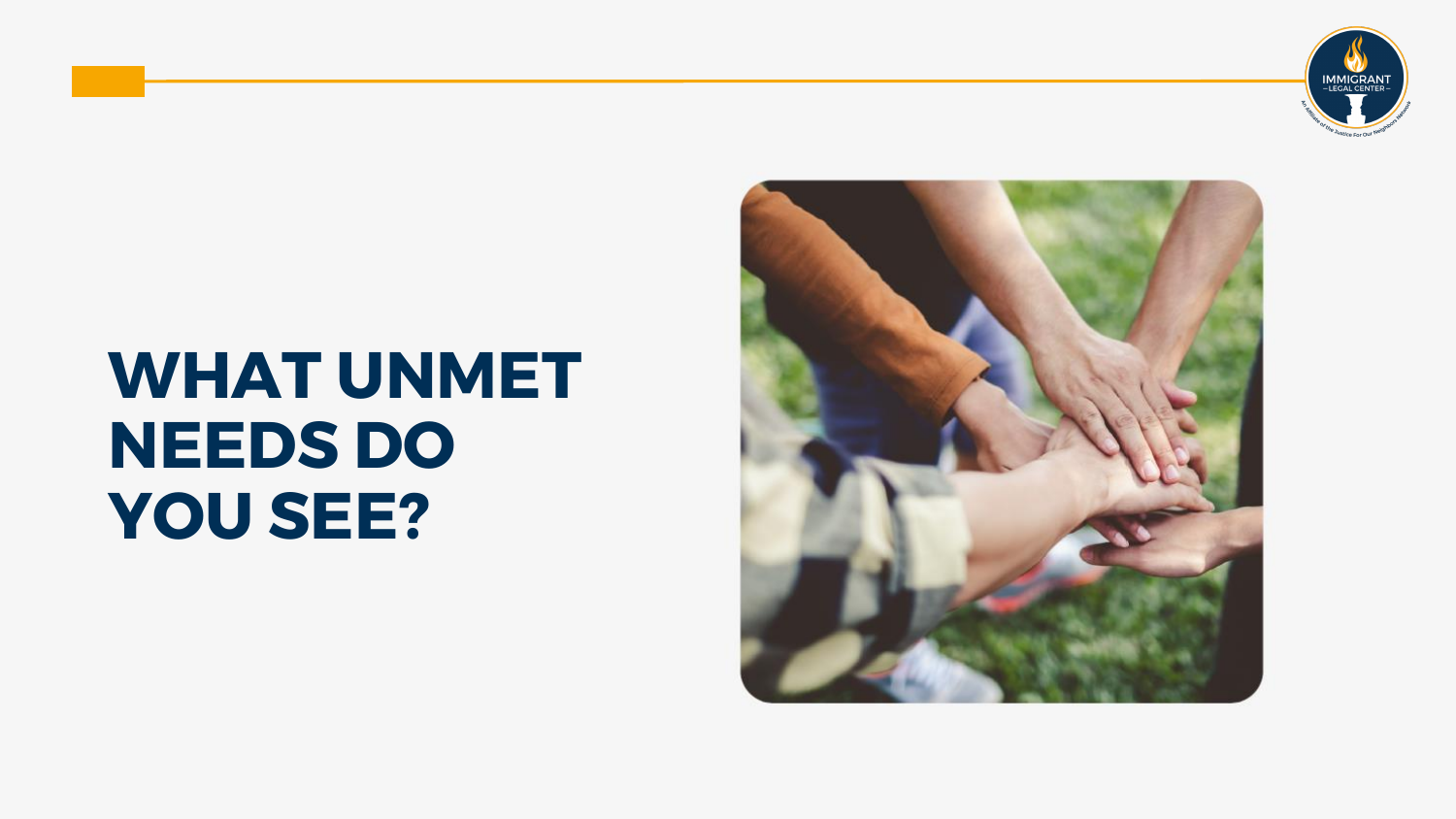

### **Interested in learning more?**

• To request a presentation, speaker for your event, or learning materials contact:

**San Juana Paramo, Development & Communications Coordinator**

**EMAIL sparamo@immigrantlc.org**